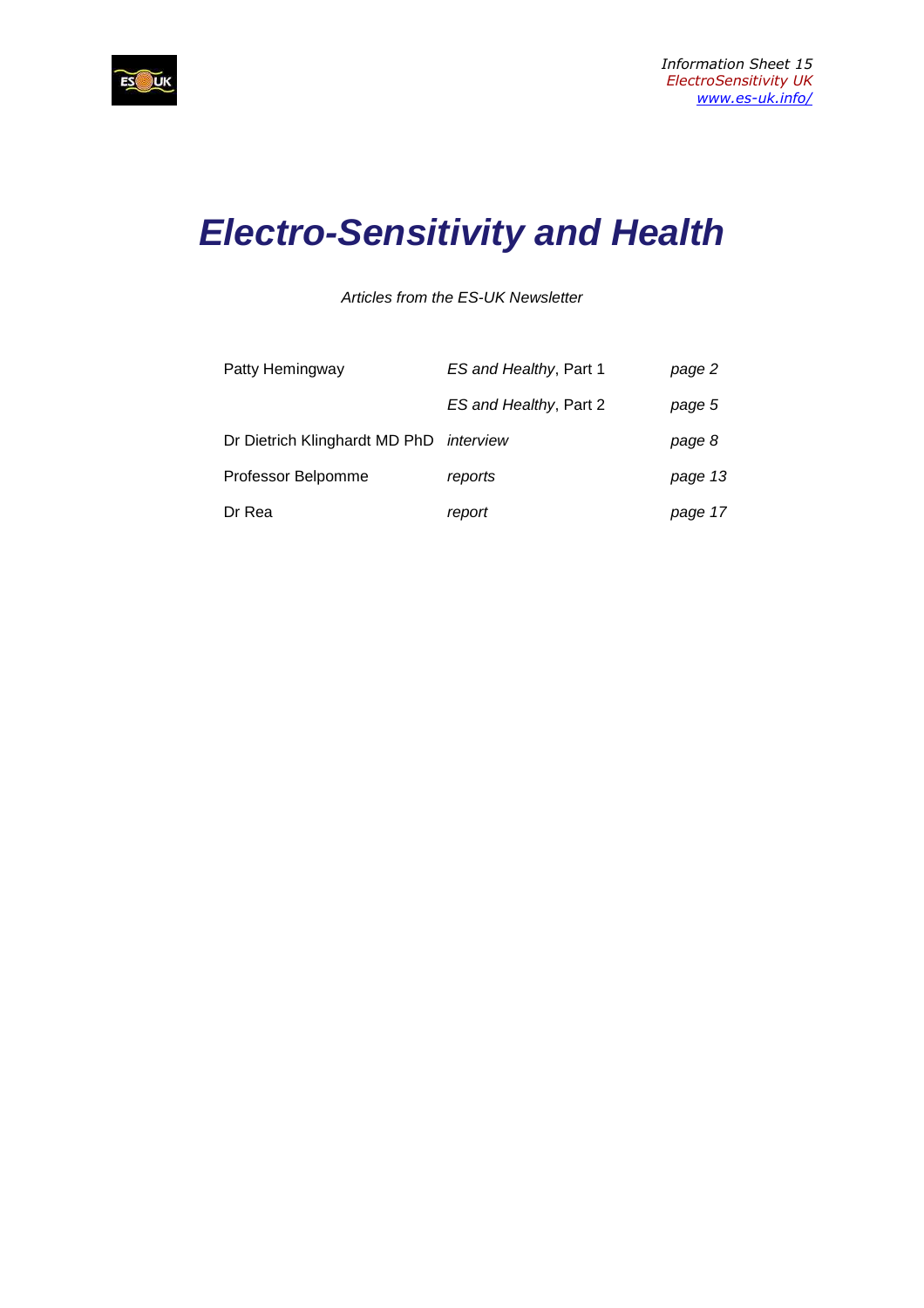## **ES and Healthy Part 1**

(*ES-UK News*, 9.1, March 2011)

*This is the first article in a new series by Patty Hemingway. (The views expressed here are the author's, not ES-UK's.)* 



In 2006 I was trying to understand why I felt so ill, and what I could do about it, so using what I already knew as a practitioner of complementary and alternative medicine (CAM), I did my own research into treatments and ways that people who were electrosensitive could overcome this problem.

I came up with a five point action plan, which is still relevant today:

1) Shield and protect from EMR.

2) Identify and eliminate stress and find ways to relax.

3) Check your diet and environment for allergens, and then take action to eliminate these.

4) Take the right nutritional supplements to reduce stress and inflammation in your system, and make good any deficiencies in essential nutrients. Remember that these will vary from person to person.

5) Get treatment from a practitioner who understands about energy medicine and vibrational remedies to enable your system to go back into balance. (see "Homeopathy in Practice", Summer 2006, Lifescape, April 2007)

Five years later, the e-smog is denser, and more people are being affected, but these are still principles worth acting on, and when I look at treatment protocols from medical and CAM practitioners, these steps are repeated time and again.

Maybe you have been trying out different approaches for yourself, or maybe you just don't know where to start – after all it seems such a difficult thing to do when people are constantly telling you that the problem is one you "invented", and unsympathetic or unknowledgeable GPs query your sanity – or maybe you just feel stuck. Well, the good news is that this page is dedicated to helping you achieve your health goals. You are invited to write in with your queries about health issues, and I will do my best to respond. You will find details of where to send your questions at the end of this article, and if you want to find out more about me, my website address is there too.

I would like to begin with a question that I am asked a lot:

#### **Q How can Complementary and Alternative Medicine (CAM) help with ES? If ES is a medical condition, then surely it needs to be treated by a medical doctor?**

The answer is that any practitioner can help with ES, and right now there are not enough medical doctors who understand ES or how to treat it. Even in Germany, the home of the Freiburger Appeal, which was first circulated in 2002 and has now been signed by over 2,000 medical doctors, (www.emrnetwork.org/news/IGUMED\_english.pdf) and the low radiation telecoms products such as the Orchid DECT phone, a recent study has shown how little help doctors were able to give patients who reported symptoms due to EMR (The Views of Primary Care Physicians on Health Risks from Electromagnetic Fields, www.aerzteblatt.de/int/article.asp?src=search&id=79257&p=radiation)

ES-UK is fortunate in having the support of several doctors who can help, such as Dr Tresidder, whose excellent ES Story featured in the December 2010 issue of this Newsletter, but we are going to need CAM practitioners working alongside medical doctors to provide care for the vast number of people now affected. This is often referred to as "Integrated Medicine", which puts YOU right at the centre of any treatment plan.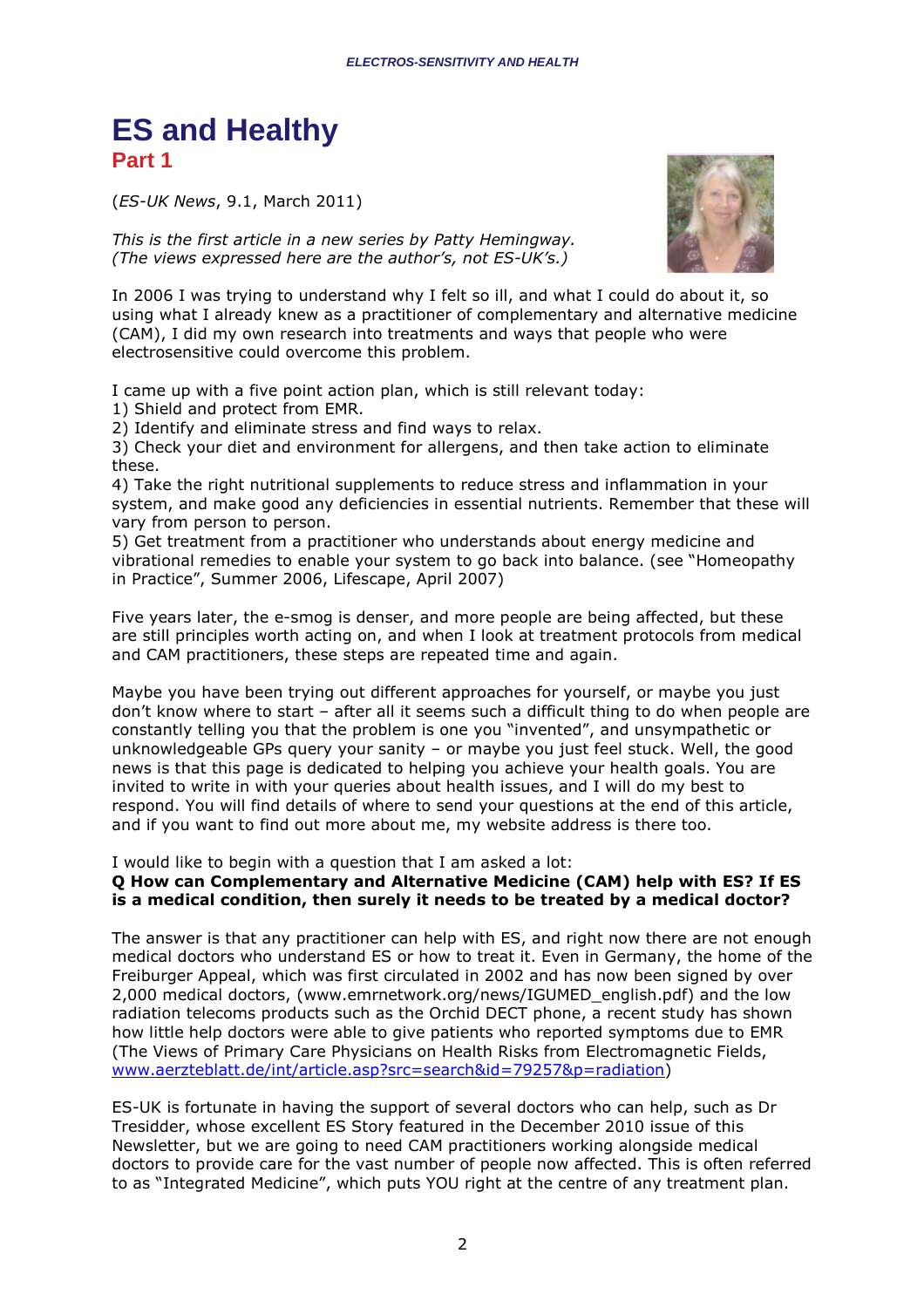Imagine if you were able to see the right specialist to achieve each of the 5 steps outlined above? Well, by selecting your practitioners on the basis of their expertise, this is exactly what you can do. To relax you may prefer to visit a yoga class rather than sit in a doctor's waiting room. To understand about shielding and protection from EMR you will need to find an expert who can advise you, and it is unlikely to be your local GP. In the German survey quoted previously, the most common advice from GPs sympathetic to ES sufferers, was to move house!

We all know that is unlikely to be a permanent solution, as e-smog is unavoidable wherever you live nowadays. When Dr George Carlo introduced his treatment protocol at an ES-UK workshop at The Friars in September 2008, he explained that he required his clients to live in an environment free of EMR (step 1), he began with a programme of stress elimination, or nervous system balancing (step 2), he treated with nutritional supplements (step 3), and he used other modes of treatment as appropriate for the individual such as cranial osteopathy (step 5) or allergy testing and elimination (step 4). Please contact me if you would like a report of this workshop.

So how can you get started using the 5 steps? Here are a few self-help tips:

**1) Get expert advice about eliminating EMR from your house** and from your life. It is especially important to sleep in an environment free from radiation so have a look at the guidelines drawn up by Dr Dietrich Klinghardt, for how to create a Sleeping Sanctuary, which is important because he believes that 80% of the damage to your system comes from exposure to EMR in our own living environments. (http://emf.mercola.com/sites/emf/archive/2009/07/23/creatinga-sleepingsanctuary.aspx). He advocates switching off the fuses at night, thereby disabling all equipment on standby and all sources of EMR while we sleep. Another group concerned with safe buildings and healthy homes, Bau Biologie recommends similar actions, http://buildingbiology.net/ You can get clued up about shielding, wiring, grounding and other such topics through reading, "The Powerwatch Handbook" by Alasdair & Jean Philips, or "Radiation Rescue" by Kerry Crofton. If you need personal protection then contact Gary Johnson and get yourself a Light Images pendant or device. Gary is happy to advise and will provide products for a trial period if you are not sure. He also runs workshops explaining more about EMR, how it affects us and what we can do to protect ourselves. (Tel: 01787224377 or www.garyjohnson.org.uk)

**2) Stress** comes from various sources: negative emotions, physical trauma, mental distress, or chronic illness, but your body responds in the same way, and can tip into dis-ease as a result. People with ES are usually affected by stress in some form, and this can act as a block to recovery. If you are happy to work on this on your own then you need a guide book, such as the excellent "Conscious Medicine" by Gill Edwards. If not, then find a counsellor, or therapist who can help. Gill explains clearly how different therapies work.

3**) Checking for allergens** can be done using muscle testing, as in Kinesiology or via laboratory tests, which usually involve taking a blood sample. A kinesiologist will establish what your system is intolerant of and give you a treatment plan to deal with this, which may include nutritional supplements, dietary advice and vibrational remedies. Ask friends to recommend a therapist or consult one of the professional registers (there are several) to find a registered therapist. Most blood tests need to be ordered by a medical doctor, and Acumen Laboratories provide an excellent service for people with ES who want to find out what other chemical allergens may be contributing to their condition. When I was tested, and I discovered I had a sulphite allergy, it meant no more red wine (or maybe just the occasional glass of an organic wine with no added sulphur!) but the improvement in how I felt was well worth the sacrifice. (Acumen PO Box 129, Tiverton, Devon, EX16OAJ )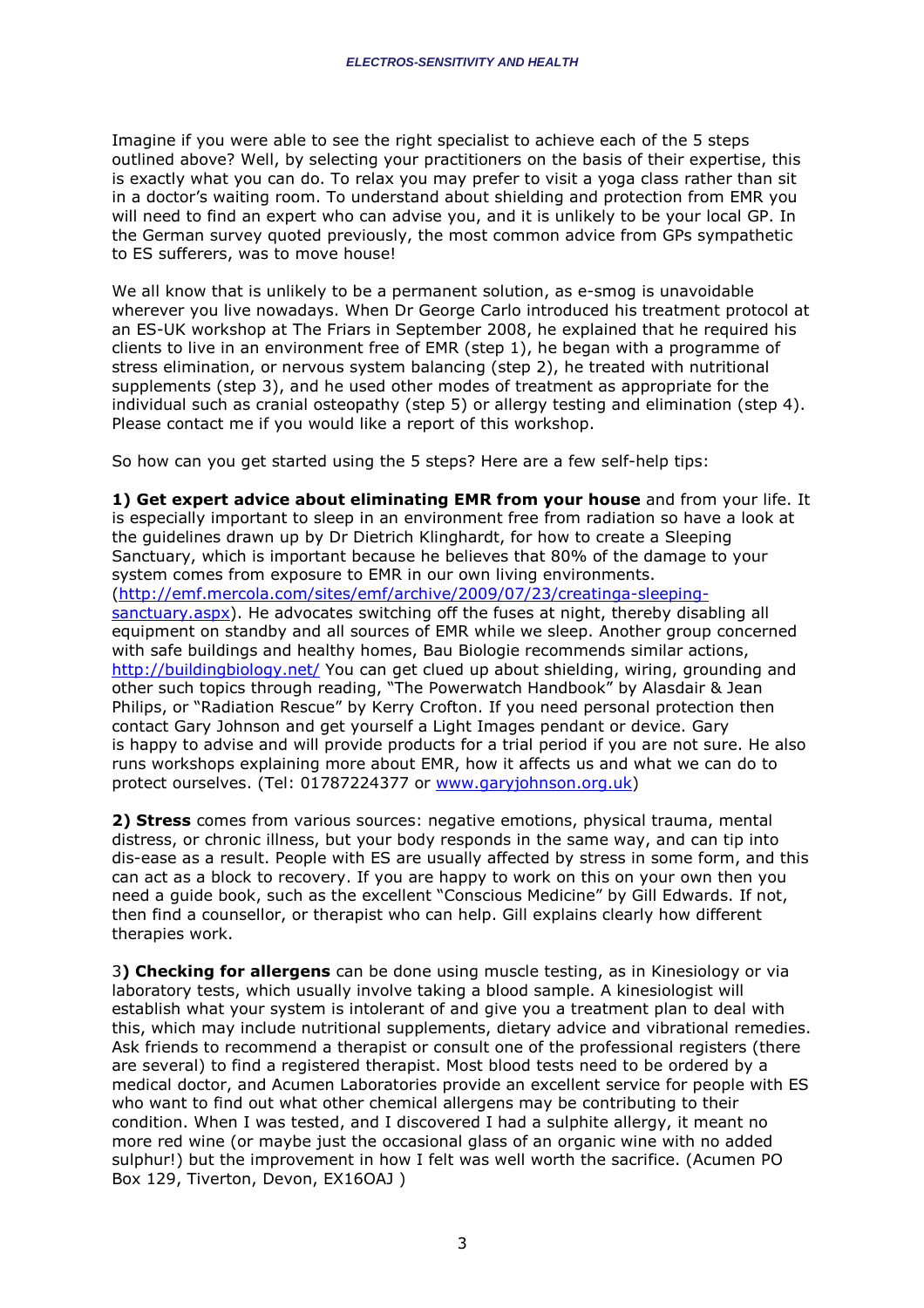**4) Nutritional supplements** are needed where you are trying to reverse a metabolic imbalance of some sort, or make up for a deficiency. You would be advised to seek advice from a Nutritional Therapist, Kinesiologist or Naturopath to find out exactly what your individual requirements are. If that is impossible then you can find help on the internet on sites such as Dr Mercola or from Patrick Holford, who has also written numerous books and articles. This information will help you identify what it is that you might be deficient in, or where your system is out of balance.

Key nutrients for the immune system include

- vitamin C (everyone needs a daily supplement as the body cannot produce this);
- vitamin D which we get from sunshine (most people in the northern hemisphere are deficient);
- pro-biotics which help with digestive health and general immunity;
- fish oils or omega 3 supplements, which act directly on the cell membrane, which anyone with ES will appreciate is essential for cell to cell messaging;
- and antioxidants since these are depleted by stress and radiation.

**5) Energy medicine** is discussed in Gill Edward's book (see above) and is the term used for therapies that work directly on the body's energy system either through manipulation of energy pathways and meridians, or through dosing with remedies which change the body's vibrational frequency.

If you want to find out more about homeopathy or Emotional Freedom Technique (EFT) then please visit my website, or look up a practitioner on one of the professional registers (www.aamet.org or www.associationnaturalmedicine.org.uk). If you want to get started you will find plenty of books which explain how different therapies work, but it may be difficult to achieve long lasting effects in chronic conditions, unless you work with a practitioner.

Various types of flower essences will help in a crisis, and many have blends which address the problems of EMR. Look for

- Australian Bush Flower Essence,
- Electro Essence drops,
- or Alaskan Essences Guardian environmental protection spray.

I look forward to hearing from you and I hope that this information will help you achieve better health over the coming year.

Patty Hemingway (www.pattyhemingway.com).

Write c/o ESUK, BM Box ES-UK, London, WC1N 3XX.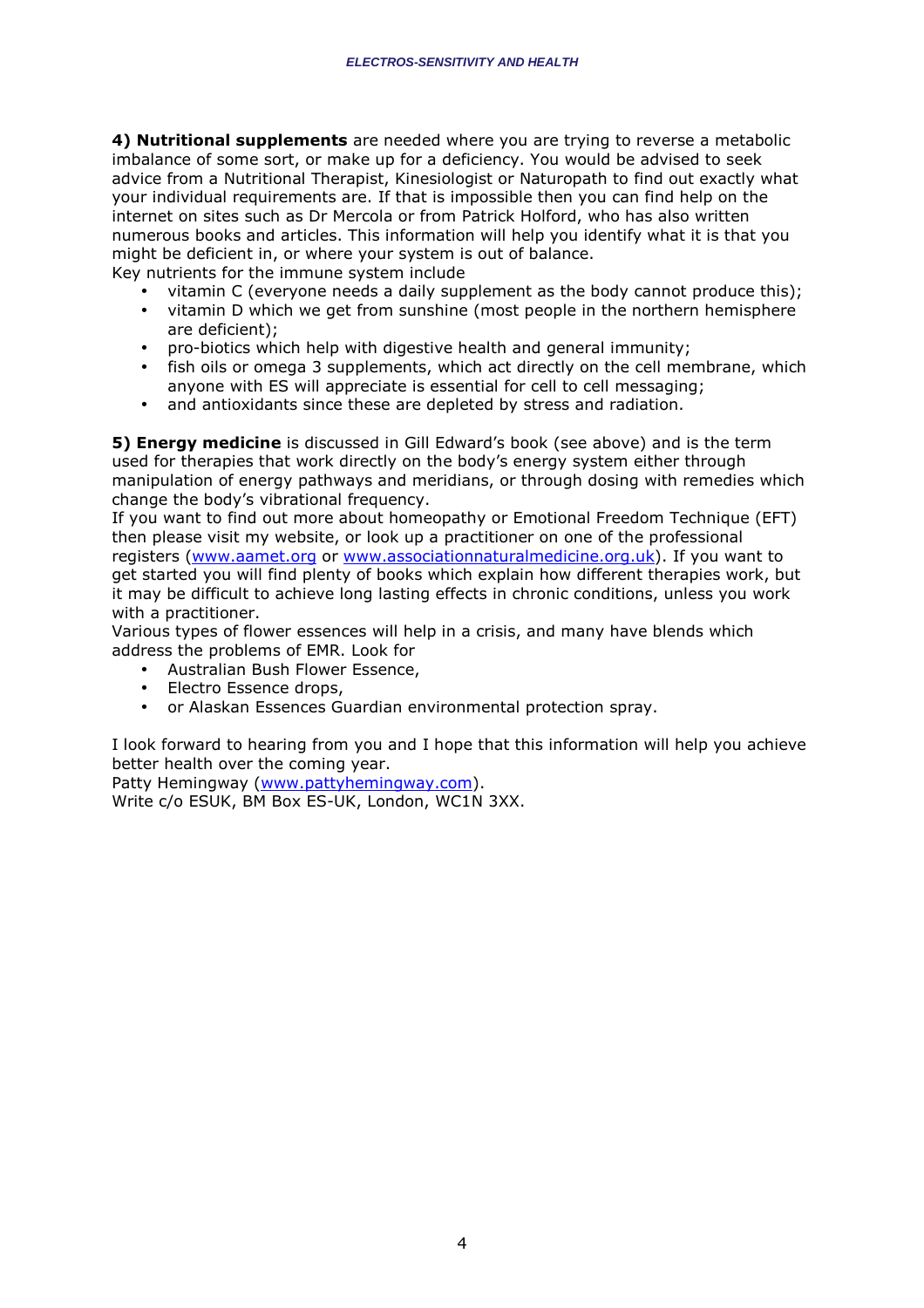## **ES and Healthy Part 2**

Patty Hemingway

(*ES-UK News*, 9.3, October 2011)

Thank you to those of you who sent me your thoughts and experiences about living with ES. I am going to address these, but first I want to go right back to basics and talk about what causes one person to be sensitive to radiation, or chemicals, or anything else, and why someone else does not produce symptoms. (This does not mean they are not affected, only that their body is better able to cope and repair.)

### **Why have I become Electrosensitive?**

I asked myself this question, and the answer I got was that if I wanted to get better, I had to get better acquainted with myself first. After all this was happening to me and not someone else. I discovered that those of us affected, all had something in common - a chronic underlying physical or emotional condition, that had left us predisposed to cell membrane disruption by EMR or other triggers such as food or chemical allergens. I now understand this pre-disposition as "cell-membrane sensitivity", and it has been described by Dr George Carlo and other scientists.

### **What causes the cell membrane to become dysfunctional and why is it so important?**

Recent advances in molecular biology have demonstrated that the cell membrane is, in fact, the "brain" of the cell and not the nucleus as people used to believe. It is cell receptors on the cell membrane which switch our genes on and off and send the signals necessary to activate or regulate cellular activity. You can read more about this in books by Bruce Lipton, an engaging scientist with an important message, or watch clips of him in action on YouTube. I promise it's a lot of fun, and nothing like your average biology lesson. So, if something happens to disrupt the normal functioning of the cell membrane, communication between cells and within cells breaks down. Dr Andrew Goldsworthy has written about this, and explains that "We know that weak electromagnetic radiation can temporarily remove structurally important calcium ions from cell membranes to make them leak. Unfortunately, all of our senses depend on ions flowing through the membranes of sensory cells." http://tinyurl.com/2nfuj

## **What can damage cell membranes?**

The short answer to this question is that stress, in all its manifestations, causes our cell membranes to change. Stress is not just what we feel when life events cause frustration or anger, although it is important to eliminate emotional stress when treating the symptoms of ES. Stress also arises from eating the wrong foods for our system; when we ingest too many toxic substances or are overwhelmed by too many toxic emotions; as a result of injury or surgery; or from an overload of drugs or vaccinations which the body cannot breakdown and process.

## **ES Symptoms**

ES is not the underlying pathology. That title belongs to cell membrane hypersensitivity syndrome. The disruption at the cell membrane is triggered by EMFs each time a sensitised person is exposed, but they did not necessarily cause the initial damage.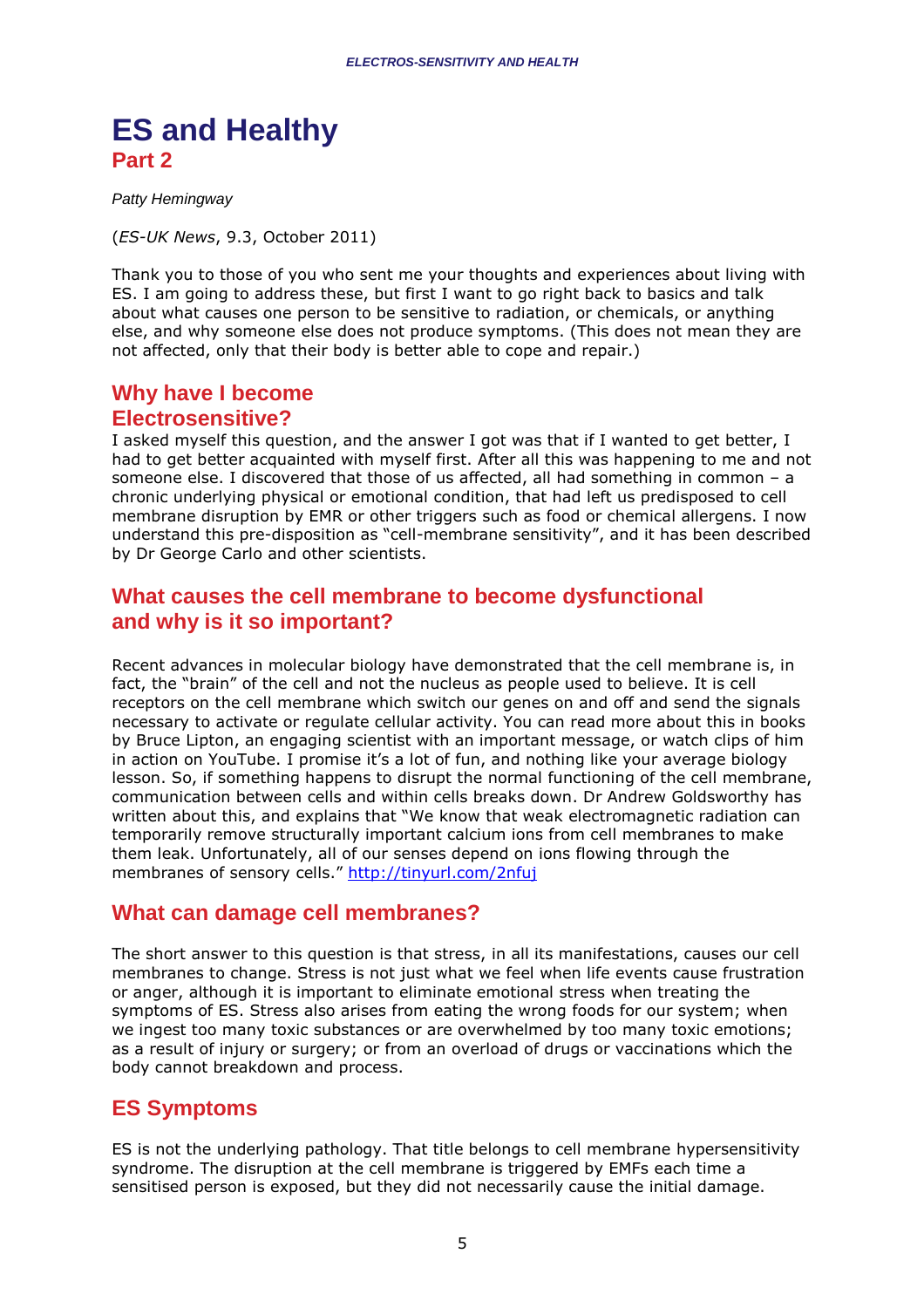Because of the underlying damage, each time you are exposed to one of the triggers (and EMR could be one of several) you experience the symptoms caused by this disruption of the sensory cell communication systems. This can vary depending on the underlying chronic condition that caused the hypersensitivity in the first place. Someone with a digestive system weakened by stress, or candida (fungal overgrowth), will experience symptoms in this part of their body. Symptoms such as tingling and burning tell us that the central nervous system is affected by irregular cell-to-cell communication affecting the nerves, and so we experience pain or other sensations.

Sometimes people can date the onset of their ES symptoms to a specific event. For example, someone told me that, "Before my divorce I was fine. It was when I had to cope on my own that I started to feel bad using my mobile phone". These events may have caused emotional turmoil, which is a major stress, and the body cannot adapt, but the effort of trying causes biological changes, which is the reason we feel ill.

## **The role of EMR in triggering ES Symptoms**

It is worth repeating what a clinician currently studying ES told me recently, when I asked what people needed to do to recover: "EMR is a factor, but it is most often not the cause of ES...the inducers of symptoms in real life include many things that people do not want to admit to – like bad family relationships, bad workplace situations, financial stress – and it is much easier to blame the phone masts."

### **Deal with the Stress**

The message here is "deal with the stress". Anyone who has been told to "de-stress"," to relax" or to "stay calm", knows that it is very difficult to think yourself out of stress – it is probably too much thinking that made you stressed in the first place! A better way to deal with it is to do what I suggested at the beginning, and get to know your stress, explore it, admit it, and watch how it loses its power to disrupt your physical body once you are dealing with it. It is well known that "What we resist persists". In real life this means doing some or all of the things on the list of actions I took – or in some cases learning how not to do anything at all:

1) Stop fighting and give yourself some space to recover. As long as you stay engaged in battles, whether it is with the mobile phone companies, or your neighbours, you are increasing the stress and effectively living in a war zone. I mentioned last time that Dr Carlo insists that the people following his protocols, do this for a specified period. I took 3 months off, on two occasions, I know others who took years off before they felt well enough to work again; you will need to see what is right for you.

2) Shield and protect from your triggers, and this includes EMR. I also found out what foods and metals I was allergic to and removed them from my diet and my environment. If certain people made me stressed, then I decided it wasn't worth being around them either, and I stopped agreeing to do things if I really didn't want to.

3) Identify your emotional stresses and promise yourself that you will work on resolving these problems, and not suppress them, as they will continue to run your system, leaving you with an energy deficit, until you release yourself from their grasp. I found Emotional Freedom Technique (EFT) was fast, painless and very helpful as a therapy for releasing negative emotions – oh and it's also inexpensive since you can start to work on yourself as soon as you have learned the basics. Let me know if you would like a copy of my article which explains how to get started.

4) Laugh and have fun. It is amazing what a difference this makes to our stress response. We could include exercise and dance in this category too, as some people get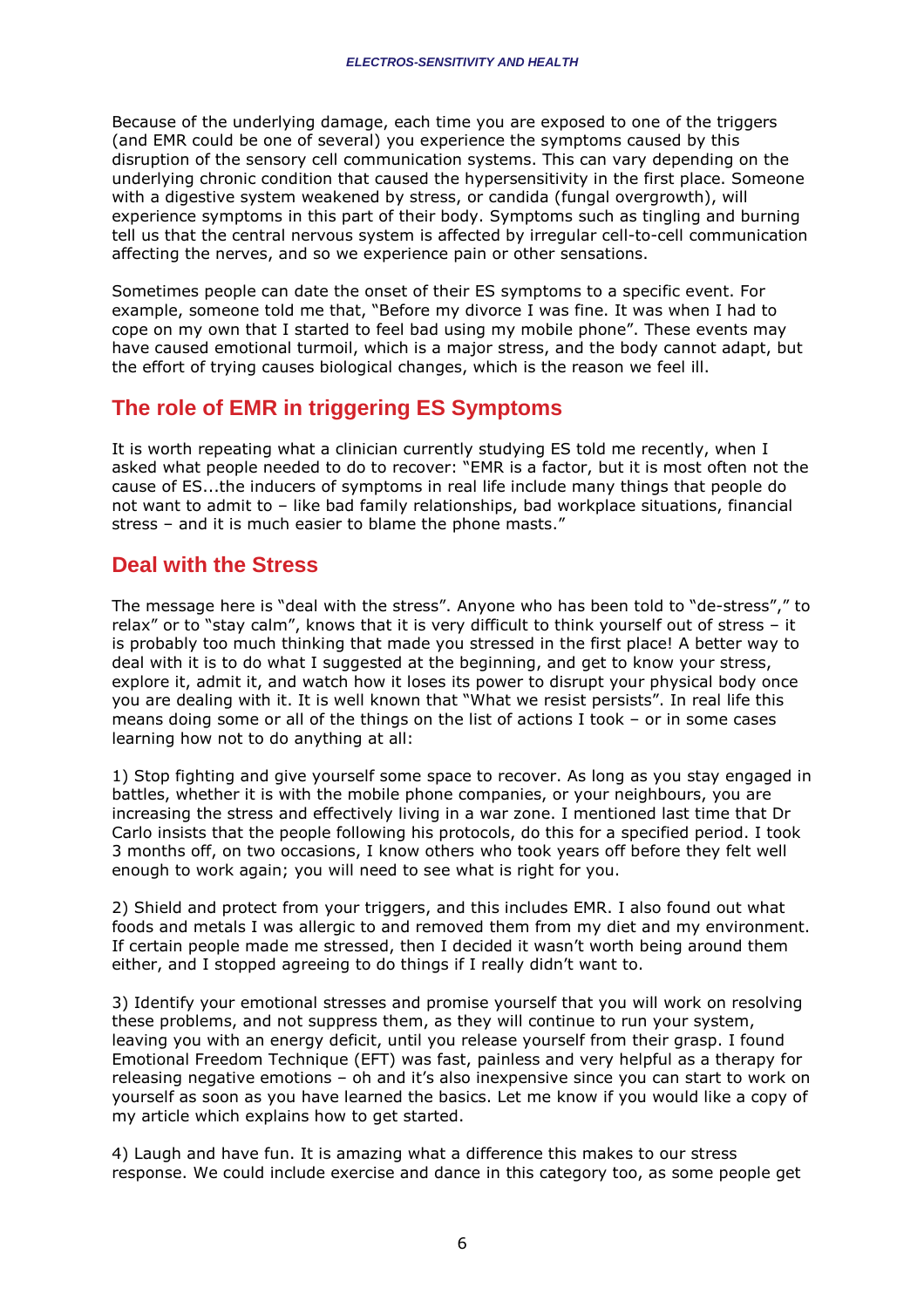a buzz from this, and it also helps us to relax. To find out more about Dr Kataria's Laughter Yoga, or joining a laughter session, and its health benefits go to http://www.laughteryoga.co.uk/. Or you could just resolve to see the funny side of life and laugh out loud a lot more often. I prescribe myself regular session with my favourite comedy DVDs.

5) Sleep in the dark, and follow Dr Klinghardt's advice about creating a Sleeping Sanctuary, which I mentioned in my last article (*ES-UK News*, March 2011). This is when our mind/body can repair and recover.

Whatever you decide, make a start today in dealing with the stress that is a maintaining cause of ES, and if you are interested in Dr Carlo's programme, please contact me to find out how to become involved – but only if you are willing to withdraw from active campaigning, which is a key criterion for selection.

## **Your Questions**

In general, you wrote to me about the difficulty of recovering no matter what therapies you tried. One reason for this may have been because you still needed to address the underlying chronic problem, which was keeping your system in a stressed state and blocking all healing. I hope my thoughts on ways to start the healing process by removing stress, have been helpful.

One person had a question about the gamma radiation that is coming our way from the Fukishima nuclear reactor melt-down in Japan. I have found some of the people I treat have been mildly affected, and I have also had to eliminate this radiation from my system. I used various homeopathic remedies to do this, as I was not sure that foods and nutrition would be able to make the change. Dairy products were among the first foods affected in the UK, and I know several people who have felt better for taking all dairy out of their diet. There are advocates for Zeolite to pull the radiation out of the body but I have no personal experience of this being effective. After Chernobyl, the Australian Bush Flower Combination Remedy Electro was used to help hundreds of children in Russia, and this is available over the counter in health food shops today. As usual, my recommendation is to get tested, and this is where kinesiology or dowsing can be useful, and then get advice from a practitioner about what remedy will be effective for you. One reader kindly sent me details from her local paper about Addenbrooke's Hospital in Cambridge offering tests for travellers recently returned from Japan; but it is unlikely this resource will be offered to anyone else but, if you want to contact them to ask for a full body scan, call: 01223 217145. I presume doctors are prescribing iodine tablets where someone tests positive for radiation. If you decide to take this supplement, talk to your doctor first or take advice from a qualified nutritional therapist.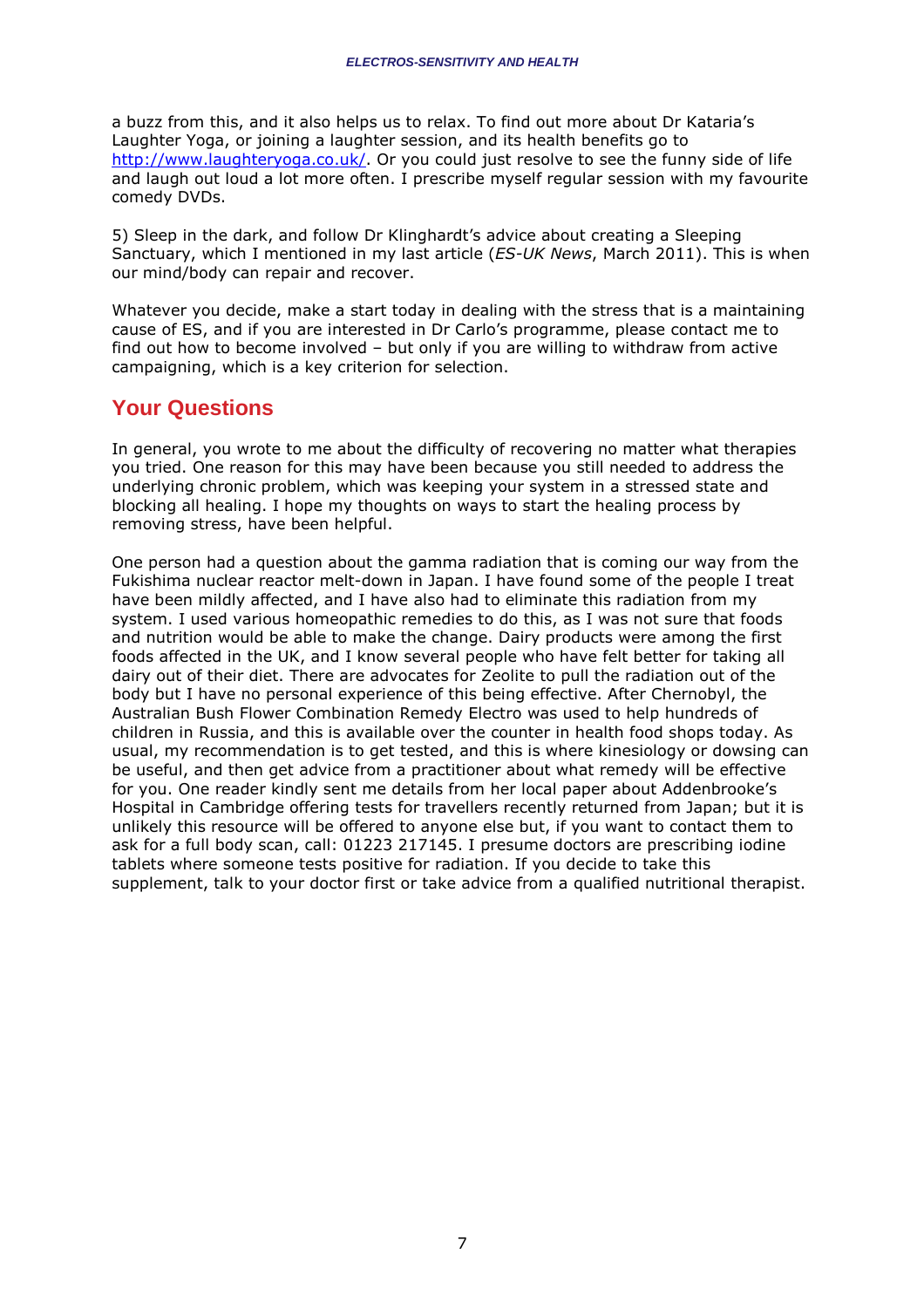## **Dr Dietrich Klinghardt, MD, PhD, on Electro-Sensitivity**

(*ES-UK News*, 9.2, June 2011)

This is Patty Hemingway's summary of the interview on ES which Dr Klinghardt kindly gave to her and Sarah Dacre at Forest Row, Sussex, on 3rd February 2011.

## **1. Symptoms and onset of EHS – often undiagnosed**

Most people are unaware that any symptoms they are experiencing are related to exposure to EMR, and believe that they are just stressed, or associate their symptoms with the wrong things. The symptoms are often subtle and hard to distinguish from other conditions, and include:

- daytime fatigue;
- lack of restorative sleep;
- tension;
- chronic infection;
- deterioration of vision;
- neurological symptoms;
- brain fog;
- burning;
- short-term memory loss.

Adult onset ADHD (Attention-Deficit Hyperactivity Disorder) is common but physicians do not recognise that this is triggered by EMR, and assume it must have been present from birth and has previously gone undiagnosed. In fact, the predisposition is genetic, but the trigger is often EMR.

## **2. Starting treatment – the need for EMR shielding**

Dr Kilnghardt started to apply the principle of basic shielding and protection from EMR in 2006. He immediately noticed a change in patients with diabetes, such as the fact that they needed less medication or had more stable blood sugar levels.

In 2007 Dr Klinghardt received an award for being that year's leading innovative physician for his work on Lyme disease as well as other viruses and neurological treatments, and he began looking for the cause of these symptoms such as those of adult-onset ADHD. He discovered that any treatment was only successful when patients were prepared to shield their environment from EMR, and after this the trigger for these symptoms was clear.

## **3. The extent of the EMR problem**

Cell-phone radiation is doubling annually. By 2015 it is predicted that the ambient density of EMR will be 25 times denser than today. (See a new study on Camilla Rees' website). Where is it coming from? We know the sources, but this is no help in predicting its effect as the damage to the human system is cumulative. Background radiation comprises mobile phone radiation, radar, such as that in Forest Row in the high Gigahertz range which is increasing monthly, and Tetra, the police communication system which, he says, is devastating to health and doubling every year. Exposure for 24 hours a day without respite causes disruption in the body which cannot be repaired without shielding. If the human body only had to contend with the radiation from a correctly used mobile phone for limited periods, then it would probably cope, since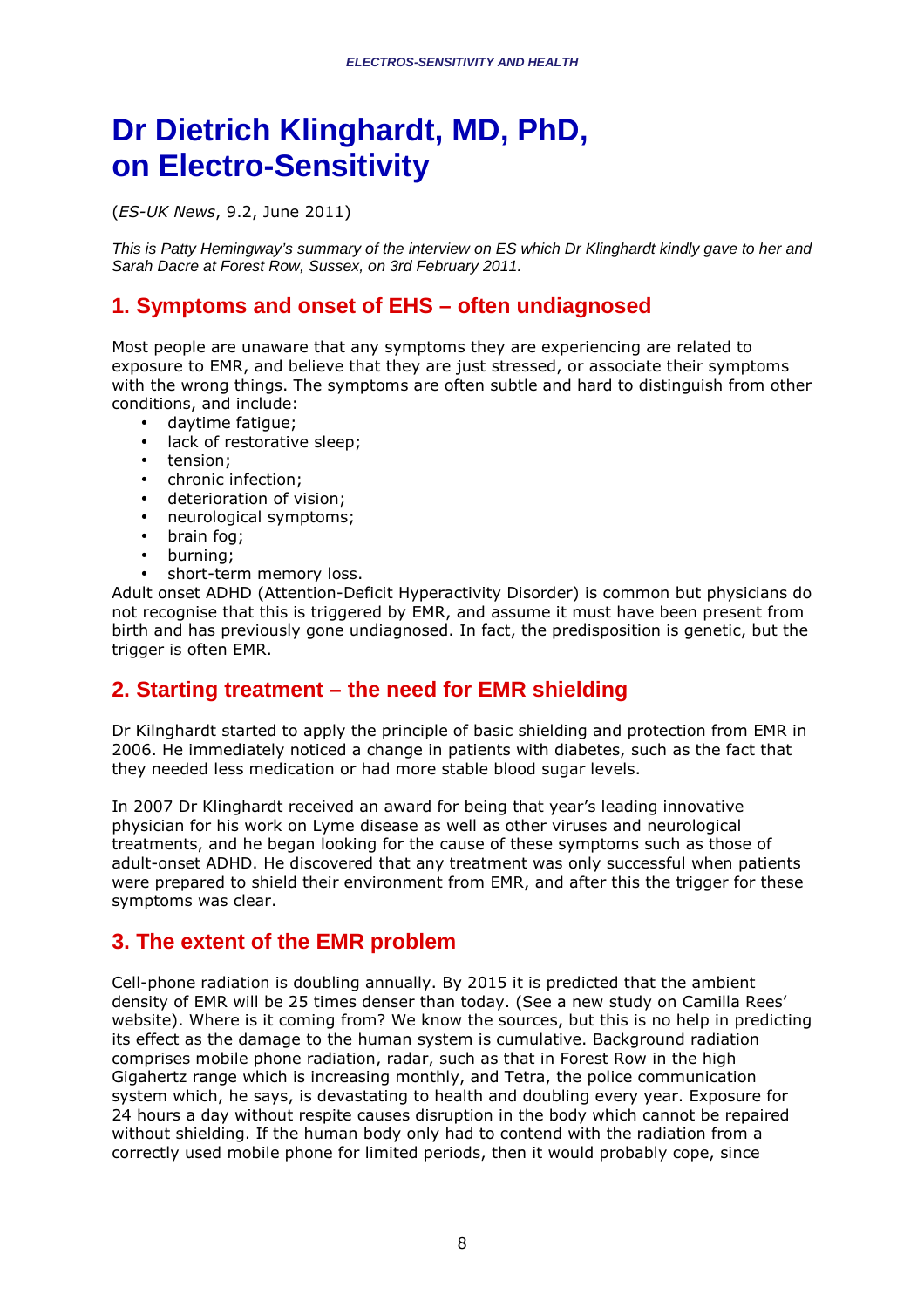eventually the body can clear the radiation effects. However, round the clock exposure from other sources makes this impossible.

## **4. The mechanism for harm**

Our cell membranes resonate in the 1-10 Gigahertz range, so EMR in this range activates the body's cellular communication system. Our cells translate messages through extra-cellular signal-regulated kinase receptors (ERK1 & 2), which activate a cascade of events leads to the shutting down or activation of genes. As a result, viruses are replicated instead of dying off, and chronic infection results. This mechanism also activates the cancer causing part of our DNA, and alters immune system function. Activation via EMR frequencies is chaotic, unlike the usual biological activation used for building metabolic enzymes, and sends out a chaotic signal. The effect is cumulative and the translation of DNA becomes more derailed with each signal.

## **5. Autism**

Dr Klinghardt is a specialist in treating autism. He has conducted studies into the effect on the foetus when the mother is exposed to high levels of EMR and microwaves in pregnancy, and in particular when asleep. He states that, "when levels of EMR are beyond a certain value (ie high) we know that the foetus will be damaged." He now predicts neurological damage in children on the basis of measurements of ambient radiation taken from the mother's house in pregnancy. Dr Klinghardt predicts from these studies that it is highly likely there will be cohorts of children growing up who cannot escape being damaged by the effects of radiation on otherwise healthy foetuses, a problem he describes as "catastrophic". In his experience autistic children have been exposed to radiation levels 10 to 25 times greater than those levels experienced by nonautistic children, in utero. Most autism is regressive so it is only diagnosed after the first year of life. By then the link to in utero exposure to EMR is difficult to calculate, and the trigger is not perceived to be EMR. So far his studies of these effects remain unpublished.

## **6. Other conditions resulting from EMR exposure**

Exposure to EMR causes metabolic problems, and premature ageing due to the activation of various enzymes. Symptoms include

- receding gums;
- blurred vision;
- sagging facial and abdominal muscles;
- low thyroid function:
- and inflammation in different regions of the body, as evidenced by various studies.

## **7. Susceptibility**

(a) Certain genetic types are more vulnerable to EMR, such as those who react to moulds. Research into typing is looking at the same sort of distinctions that apply to tissue typing in organ transplants. This HLA (Human Leukocyte Antigen) typing looks at markers on the surface of white blood cells (leukocytes). There are two types, roughly 20% of the population, that carry these markers and are most susceptible to becoming EHS. There is an argument that says that this is part of natural evolution, and that still leaves 80% of the population that can handle EMR exposure, so we should be prepared to sacrifice those not capable of adaptation. This is a false premise because genetics tells us that even if the next generation adapts, by the  $3<sup>rd</sup>$  generation, the sensitivity will return. This is explained by the study of haplotyping, genetic markers that are inherited.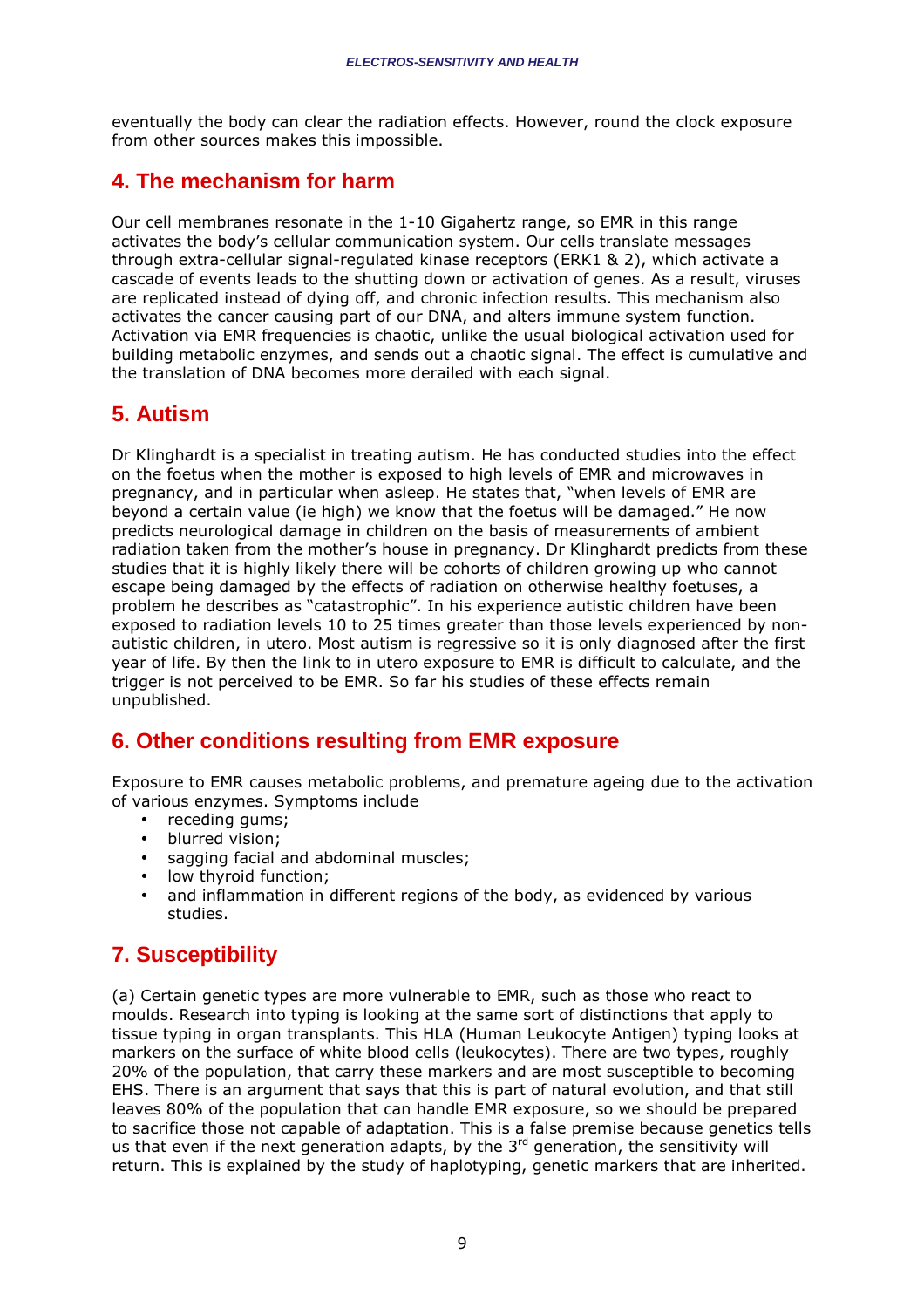(b) Another pre-existing condition that increases susceptibility to EHS is an accumulation of metals, such as mercury, in the system. This quite simply turns the body into a better antenna which can collect and concentrate radiation in the body. People with a lot of accumulated metal in their systems can draw in mobile phone radiation and may well protect others close to them, who will receive a lower dose as result of their proximity to a human magnet for EMR. If a pregnant mother has accumulated metals in her system she will attract EMR, and this will be most concentrated in the womb, and so have a greater effect on the baby than the mother.

## **8. Treatment – how people can help themselves**

**(a) Measure the dosage exposure in your house, especially the sleeping area.**  The instrument Dr Klinghardt uses to do this is a GigaHertz Solutions HFE 35C. However, this will only measure up to 3GHz, and to measure radar you will need an instrument that goes up to 10GHz. Pay particular attention to the sleeping area. At night you are more vulnerable because your nervous system functions in parasympathetic mode, rather than being in sympathetic mode. Dr Klinghardt treats patients who work in the IT industry and suffer high daytime exposure to EMR. However, they remain symptom free and feel fine as long as they are protected from EMR at night. However, in his experience, the longer they work in this industry the greater the need to increase the daytime protection. When people can take no more they develop symptoms and often display aggression and nervous system dysfunction.

**(b) Measure your body voltage** in a particular location, such as where you work or your sleeping area. It is not possible for the nervous system to re-generate if this is much above zero. However, it is not unusual for people to register a value of over 800,000! Watch for any build-up of electricity in the system and discharge this static electricity. BauBiology suggest that a safe level for body voltage is below 50 microwatts per sq meter, but Dr Klinghardt recommends less that 1 microwatt per sq meter, or health will be affected, although the affect may be mild.

(i) High body voltage can affect the anti-diuretic hormone produced by the pituitary gland; this can be measured using a blood test. One consequence of EMR exposure is the need to pass urine all the time, and feeling thirsty. He can treat this using an antidiuretic hormone nasal spray, and people report feeling better once their hormonal system is back in balance.

(ii) Look out for poor electrical wiring at home as this common in the UK, and facilitates a build up of EMFs. The only way to deal with this is to switch off all fuses at night. The contents of unopened fridges and freezers will not defrost if the appliances are properly sealed.

(iii) Infrasound vibration coming from the fridge motor may cause health problems, even in other flats in the same building. If you need to reduce this vibration you can place "shock absorbers" under the bed feet. There are also special switches which will turn off the fuses.

(iv) Microwave ovens. How well someone sleeps in their bed may be a good measure of where the radiation hot spots are. However, you can still measure and make sure that no-one is sitting or sleeping in the microwave eddies that come from microwave ovens, which distribute radiation randomly across a relatively large area.

#### **(c) Shielding**.

Use carbon paint to create a shield on the outside of the house to reflect microwaves. Dr Klinghardt uses a German paint called Y Shield. The same reflective effect can be created on windows using a special film containing metal particles. Correctly applied shielding will turn your house into a protective Faraday Cage.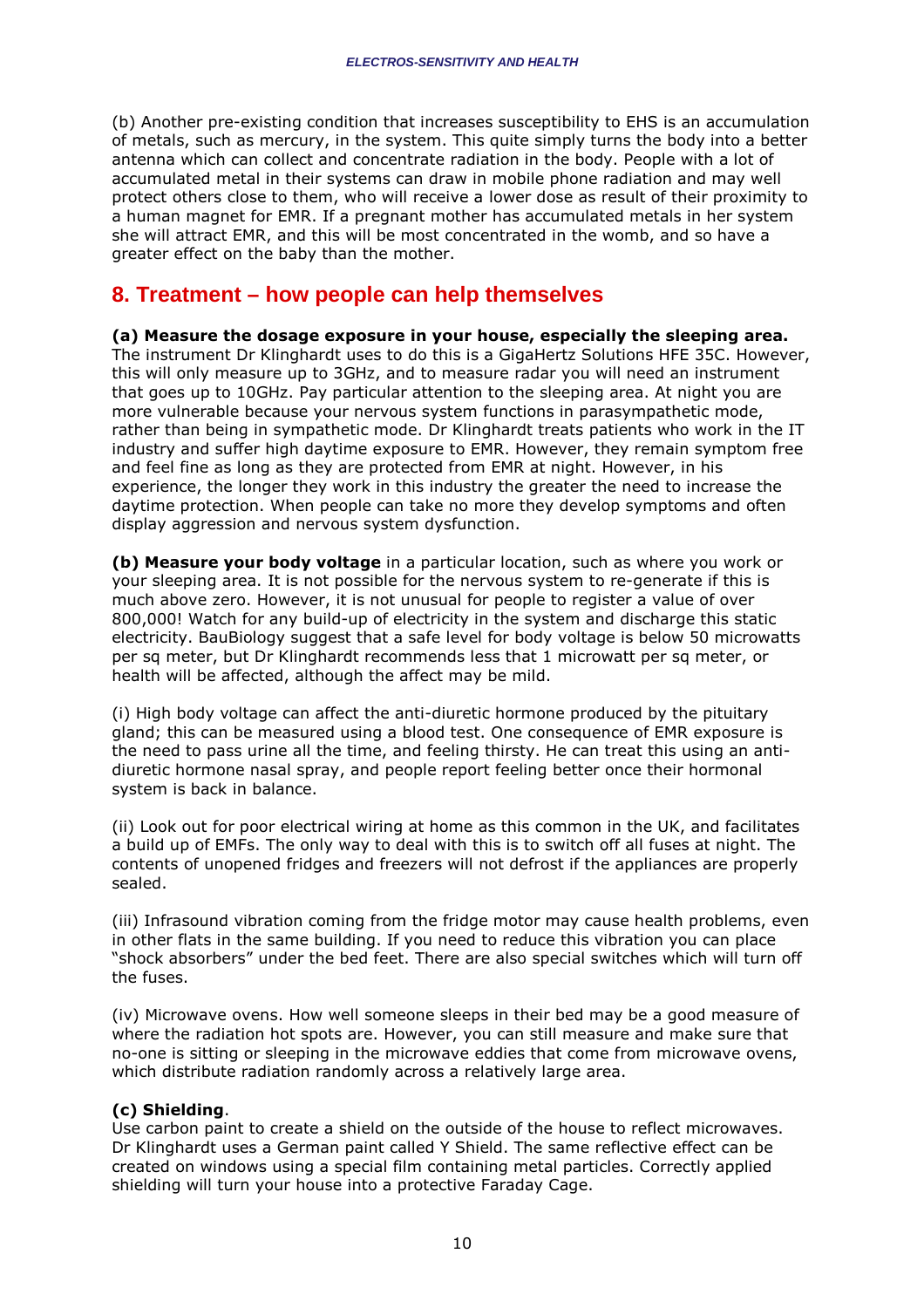#### **(d) A sleeping sanctuary**

(i) Most importantly, you need to create a sleeping sanctuary. Dr Klinghardt recommends a mosquito net or canopy, made from Swiss shield material, placed over the bed. The pore size should be large enough to allow air to circulate but small enough to deflect microwaves.

(ii) When covering a baby's cot with a net make sure there is plenty of room for air to circulate and that the mattress sits above the cot frame. Many mattresses contain harmful chemicals which can be released as gases, if the mattress becomes damp, and it is important that these are not inhaled by the baby. There is research linking toxic mattresses to sudden infant death syndrome. Better still buy a mattress made from natural, chemical free materials.

#### **(e) De-toxing after shielding**

**(i) De-toxing.** Many people think they are getting worse at first because they experience symptoms such as diarrhoea, joint pain and general discomfort. This reaction is well noted and is to be welcomed as a sign of returning health. In Dr Klinghardt's experience this detoxing can take up to 6 weeks. It is important to enable the toxins to pass out of the body once they have been released from the tissues, and Dr Klinghardt finds chlorella is an effective remedy for this.

**(ii) Children.** In Dr Klinghardt's experience simply allowing a child to sleep under a net can produce "miracle improvements" in their health.

**(iii) Autistic children.** In Dr Klinghardt's first "prescription" for every autistic child is that the child should sleep under a net. Research has shown that autistic children who live in a safe environment, screened from EMR, start to detox heavy metals (Mariea TJ, Carlo GL, "Wireless radiation in the etiology and treatment of autism: Clinical observations and mechanisms" J. Aust Coll Nutritional & Environmental Medicine, 28(2): 3-7, Aug. 2007).

#### **(f) Remove wireless devices**.

It is important to clear out sources of radiation from the home environment such as wireless computers, DECT cordless phones etc. There are safer alternatives, and if your neighbour or employer will not provide a corded phone or safer cordless phone such as the Orchid Phone, then you should offer to buy one for them – for the sake of your own health.

#### **(g) Protective clothing.**

If you need additional protection then look for clothing made from silver weave cloth, such as that developed in Germany and you will recover more quickly. Some people have found relief from covering up from head to toe, in a garment resembling a burka, while they are recovering.

**(h) Stetzer filters** protect from ambient magnetic fields, by cleaning up the electrical field around wiring and electrical sockets. Without this protection the whole house will contain information carrier frequencies which travel along electrical wiring, confusing your cells. Most people need two or three filters per room, and a Stetzer monitor will tell you how badly affected your house is by this "Dirty Electricity".

#### **9. Individual responsibility**

Dr Klinghardt recommends that every person takes responsibility for eliminating EMR from their environment. There is still no education for physicians in how to treat this problem, and those who speak up can find themselves in trouble, so individuals have to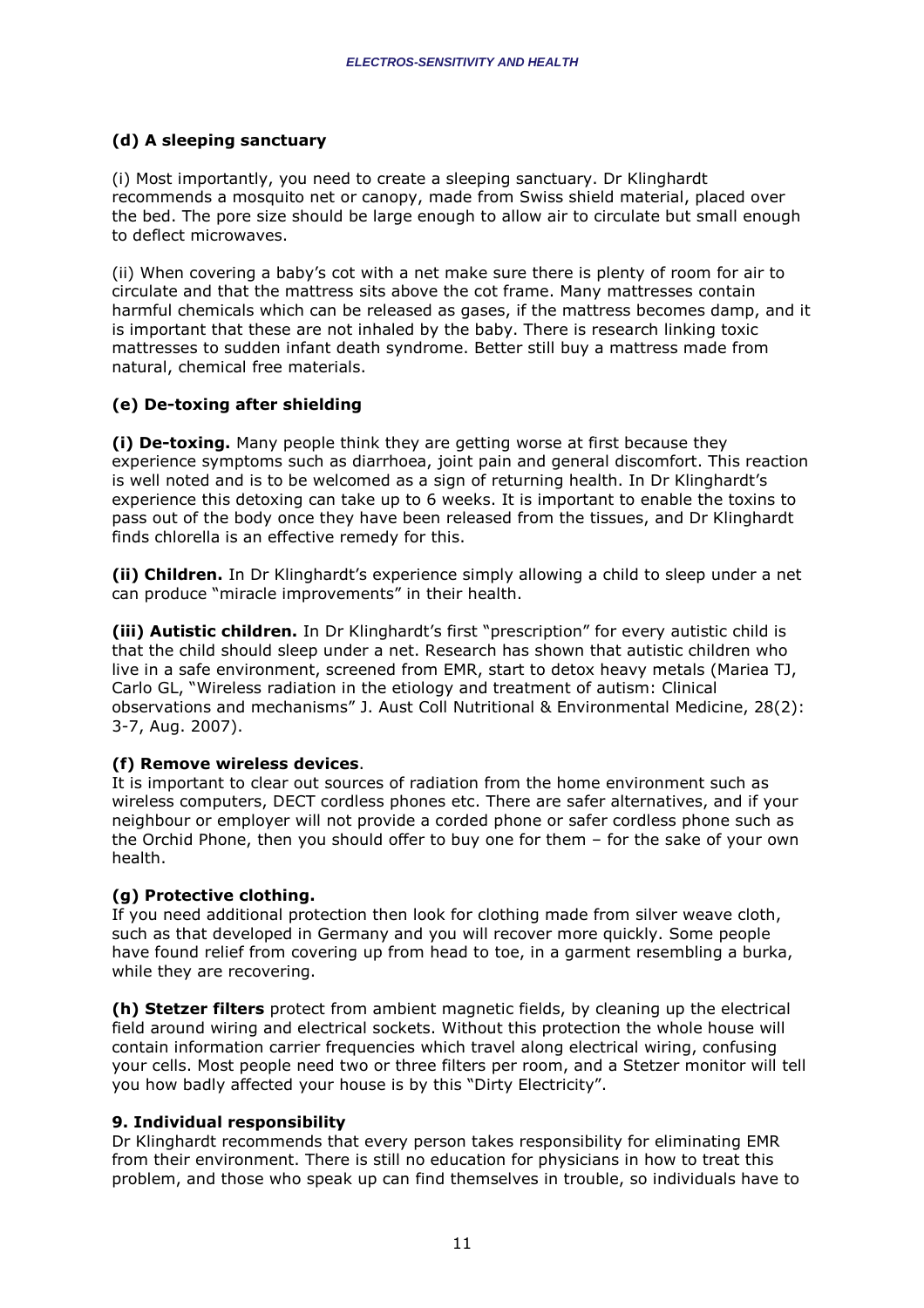help themselves recover and stay healthy. Without individuals taking the initiative and acting to clean up their environment there will be no change in the situation. There will soon be clear medical tests that can determine how badly affected someone is and track their progress as they recover.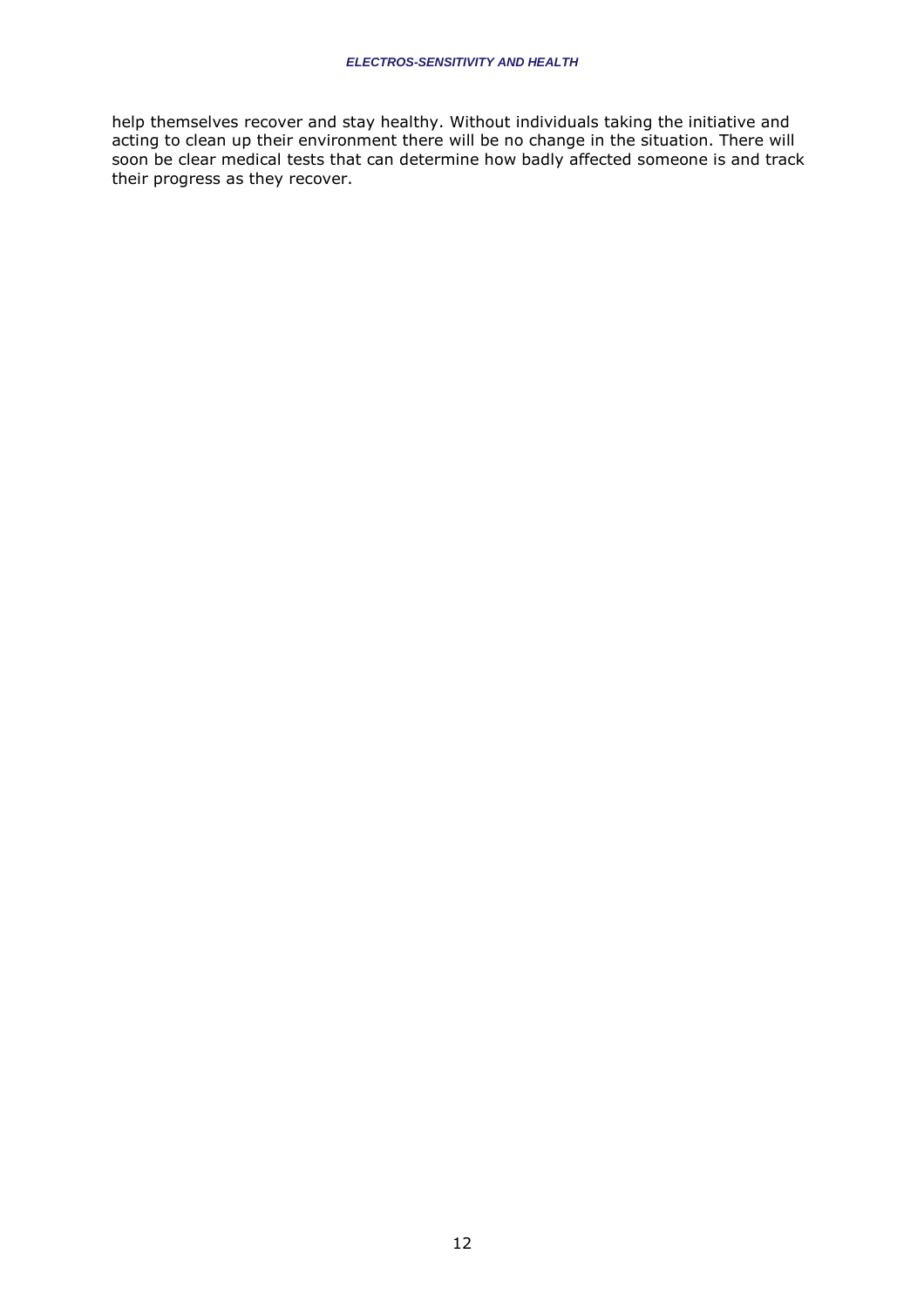## **Professor Belpomme: current state of ES research**

(*ES-UK News*, 8.4, December 2010)

#### **Proven link between EMFs and cancer and Alzheimer's**

Next-up News on 10th September reported Alexandre Zalewski's interview in Metrofrance.com with Dominique Belpomme, professor of oncology at Paris Descartes University and president of ARTAC, the Association Research Therapeutic Anti-Cancer. Prof. Belpomme declared that "there is a proven link between EMFs, cancer and leukaemia", with an even higher risk of Alzheimer's.

#### **A major public health issue**

He says his twice weekly consultations in Environmental Medicine see 10-20 new EMF patients per week, with a growing number of parents coming for their children who have headaches, impaired memory, concentration or language, problems with dyslexia. "It is a major public health issue. There is indeed neuro-degeneration." "These symptoms may be minor, like headaches, or much more serious as the beginning of Alzheimer's disease."

#### **Diagnosis of SICEM**

Based on treating 400 patients he has developed a diagnostic test using a pulsed Doppler ultrasound and cerebral blood tests. They serve to highlight an increase of some stress proteins, which reflect the existence of a brain injury. "These are real sick. So I can certify that they suffer from a Syndrome of Intolerance to ElectroMagnetic Fields (SICEM)."

#### **Three protocols**

His treatment to reduce the symptoms is based on three elements. First, close the electro-brain barrier, using one or more antagonists of histamine receptors. Then stimulate the regeneration of astrocytes (brain cells) that were destroyed by EMFs. Finally, they initiate a study testing the effect of antioxidants. "We get interesting results, but this does not prevent a potential recurrence. Hence the need to complement this treatment of protective measures vis-à-vis the EMFs."

#### **Need for white areas**

This involves the creation of white areas, especially in public institutions and public transport. "It must be like for tobacco: prohibiting the Wi-Fi in certain areas, such as libraries. It should also prohibit the installation of base stations near kindergartens and schools. There are urgent protective measures to take, but which are unfortunately not yet implemented."

#### **10-50% people ES by 2035-2060?**

"We cannot remove the sick to please the public and political authorities of the country. In the name of the Hippocratic Oath I speak out publicly, because there is a major public health issue. Studies show that 10-50% of the population could become intolerant to EMFs in 25-50 years' time. One day we will pay the bill if we do not take precautionary measures and prevention is needed now."

#### **New markers for Electro-sensitivity**

Two new types of markers for electro-sensitivity have been recorded in the last few months. They add significantly to the existing battery of tests developed in the last three years for diagnosing pathological aspects of electro-sensitivity, such as heart rate variability, microcirculation, active electrical skin potentials, blood stress proteins,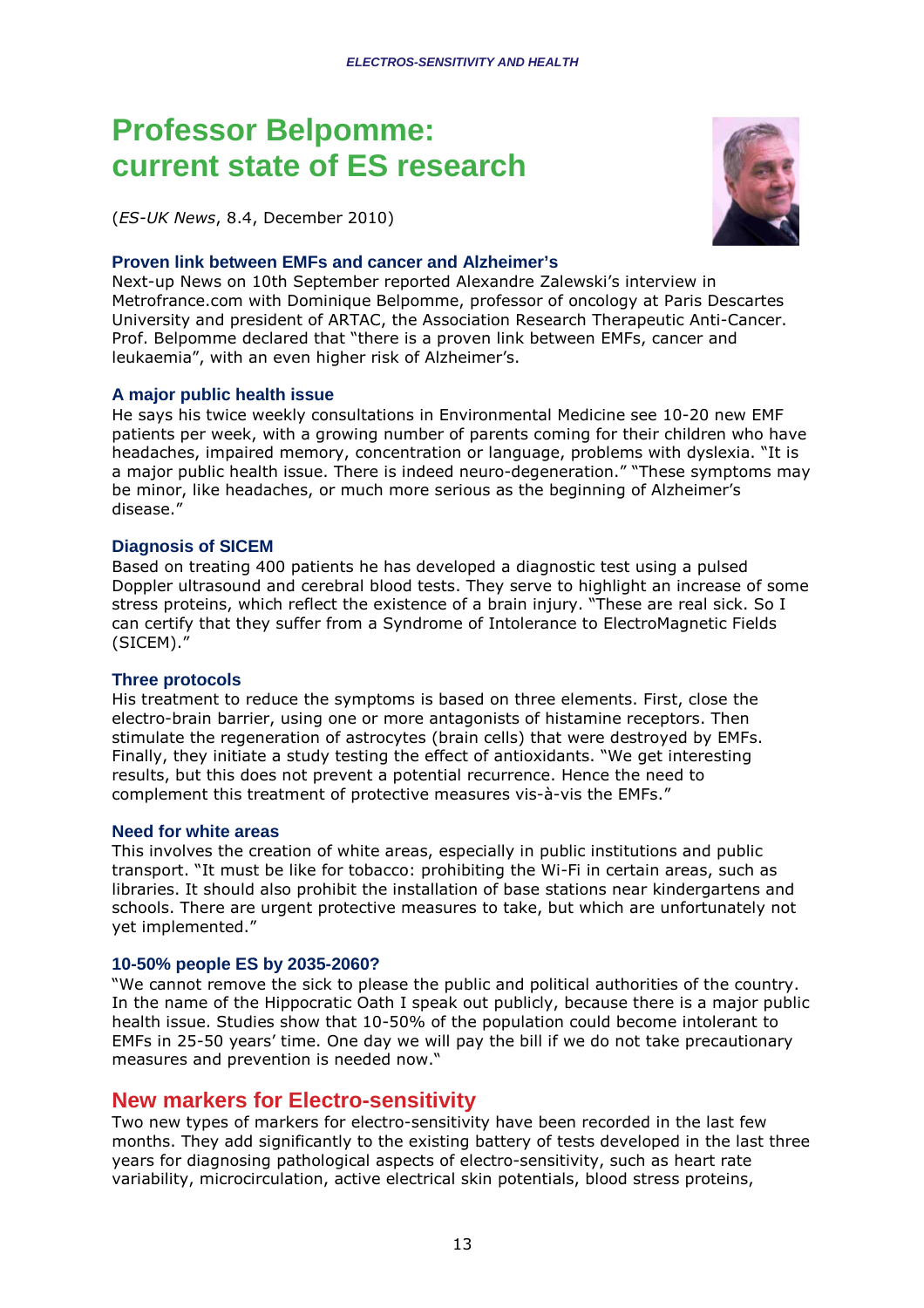urinary melatonin, lymphocyte chemical sensitivity, mast skin cell degranulation, blood cell changes, spontaneous hand movements, etc.

### **1. Alpha amylase and cortisol in saliva**

A new non-invasive test for radio-frequency–EMF sensitivity has been developed using stress biomarkers in saliva after exposure to very low levels of RF radiation from a mobile phone transmitter. These biomarkers, alpha amylase and cortisol, are also associated with diabetes, cardiovascular disease and other stress-related disorders. The study (Augner C et al., 2010) *Biomed Environ Sci.* 23(3): 199-207) used 900 Mhz GSM in five 50-minute exposure sessions at 3 power densities: high: 2126.8 microW/m2 (0.9 V/m), lower than Russian standards; medium: 153.6 microW/ m2 (0.3 V/m), close to WiFi transmitter signals; low: 5.2 microW/ m2 (0.04 V/m), typical of many rural/surburban areas without smart meters or WiFi near, but still having good cell phone receptions. The participants responded to all 3 exposure conditions in 2 of the biomarkers, alpha amylase and cortisol, but not IgA.

### **2. Encephaloscan**

Next-up reported on 29th August that Philippe, suffering from EHS, lived in a French EMF-free refuge during the winter of 2009-10. His medical condition was tracked by the Association de Recherche Thérapeutique Anti-Cancéreuse (ARTAC), an independent group of doctors and researchers based in Paris, specialising in the biological, therapeutic and clinical study of cancer, including EHS. A group headed by Professor Dominique Belpomme is studying a considerable number of EHS. (An update on their work, "État des lieux des recherches de l'ARTAC sur les EMS et l'EHS", was published on 18 December 2009.) Philippe underwent various medical examinations before his stay in the forest, including an encephaloscan at the Centre d'Exploration de la Fonction Cérébrale run by Dr Ph Lebar in Paris.

At present an encephaloscan is the best diagnostic marker of symptoms in the brains of people who are EHS, providing scientific proof of the EHS condition. The scan gives an image of the arterial irrigation of the two hemispheres of the brain. The results are analysed by comparison with standard variations. Columns can be shown diagrammatically to represent zones with adequate circulation in red and orange, and zones with inadequate circulation in yellow and blue.

Diagram 1 represents an encephaloscan before Philippe's arrival in the Forêt de Saoû.

The circulation levels in several areas of both hemispheres are seriously affected.

Diagram 2 represents an encephaloscan after Philippe has lived for three months in the Forêt de Saoû, an area with very low artificial radiation. The circulation levels in both hemispheres of the brain

are significantly improved. Philippe was no longer in a weakened state.

## **Professor Belpomme**

(ES-UK Newsletter, 9.3, October 2011)

#### **Clinical and biological description of the electromagnetic field intolerance syndrome (EMFIS)**

This was the title of a presentation at the 8th National Congress on Electrosmog, Berne, in 2011, given by Professor Dominique Belpomme. He is professor of clinical oncology at



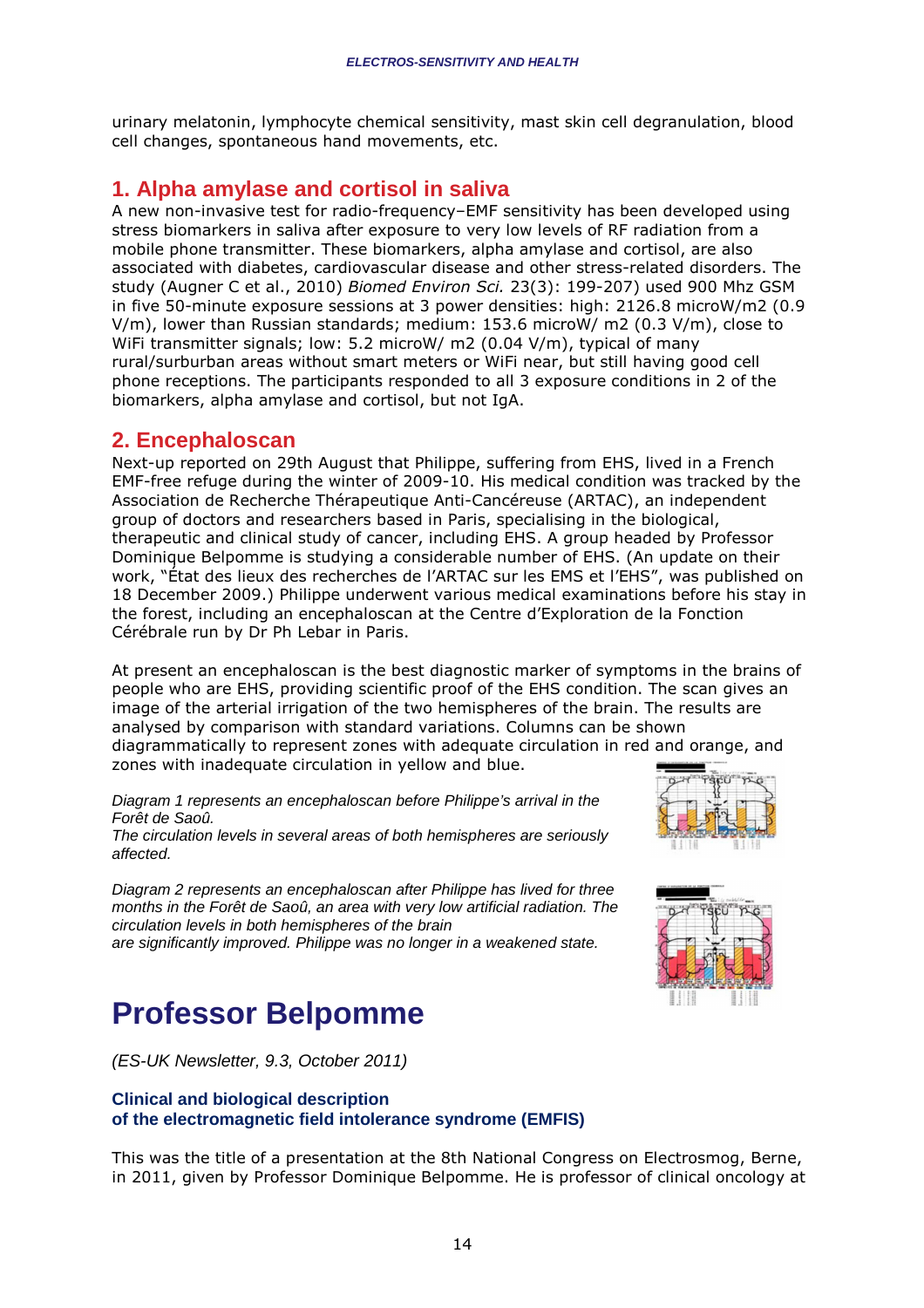the University Paris-Descartes, and practices medical oncology and environmental medicine at the Alleray-Labrouste Clinic in Paris. He is also president of ARTAC (Association for Research and Treatment against Cancer) and Chairman of ISDE-France (International Society of Doctors for Environment).

Between May 2008 and March 2010, 425 patients reporting hypersensitivity to electromagnetic fields (EMFs) were examined in a clinical and biological setting. 95% clearly reported the repeated occurrence and disappearance of symptoms linked to the presence or absence of EMFs. Three clinical phases were distinguished.

**(i) An initial stage,** during which EMF exposure can induce headaches, a sensation of heating in the ear and other parts of the body, especially the upper part of the body, tinnitus, ocular abnormalities, myalgia, and, in some cases, dermatitis and symptoms such as chest tightness, palpitations, tachycardia and nausea.

**(ii) A second phase** is characterized by insomnia, chronic fatigue and depressive tendencies, attention deficit, troubles with concentration, immediate memory loss, behavioral problems, and anxiety, during which the initial symptoms may occur every time the patient is exposed to EMF sources. In addition to the detection of brain vascular hypo-perfusion (decreased blood flow in certain areas of the brain), predominantly in the limbic area, blood tests revealed increased histamine levels in 36% of patients, an increase in heat shock proteins in 45%, a decreased level of melatonin in 33%, and vitamin D deficiency in 70% of patients. Specific observations and tests were also included, proving that cerebral suffering was due to EMFs.

**(iii) A third phase,** suggesting that an EMF intolerance syndrome may correspond to a pre-Alzheimer's disease state. In a recent interview (September 2010), Professor Belpomme stated that "there is an important link between electromagnetic fields and neuro-degenerative diseases, notably Alzheimer's. The risk of Alzheimer's, which can arise in young persons from age 45, is moreover much more important than the risk of cancer."

The therapy for treating persons suffering from EMFIS includes prescription of omega 3's, anti-oxidants, vitamin D, and anti-histamines.

**ASTRE:** The French research groups ARTAC (Association pour la Recherche Therapeutique Anti-Cancereuse) and CRIREM (Centre de Recherche et d'Information Independent sur les Rayonnements Electromagnetiques non ionisants) into SICEM (Syndrome d'Intolerance aux Champs Electromagnetiques) have formed a joint independent research group ASTRE (Alliance Scientifique pour le Traitment et la Reconnaissance des maladies Electrosensibles).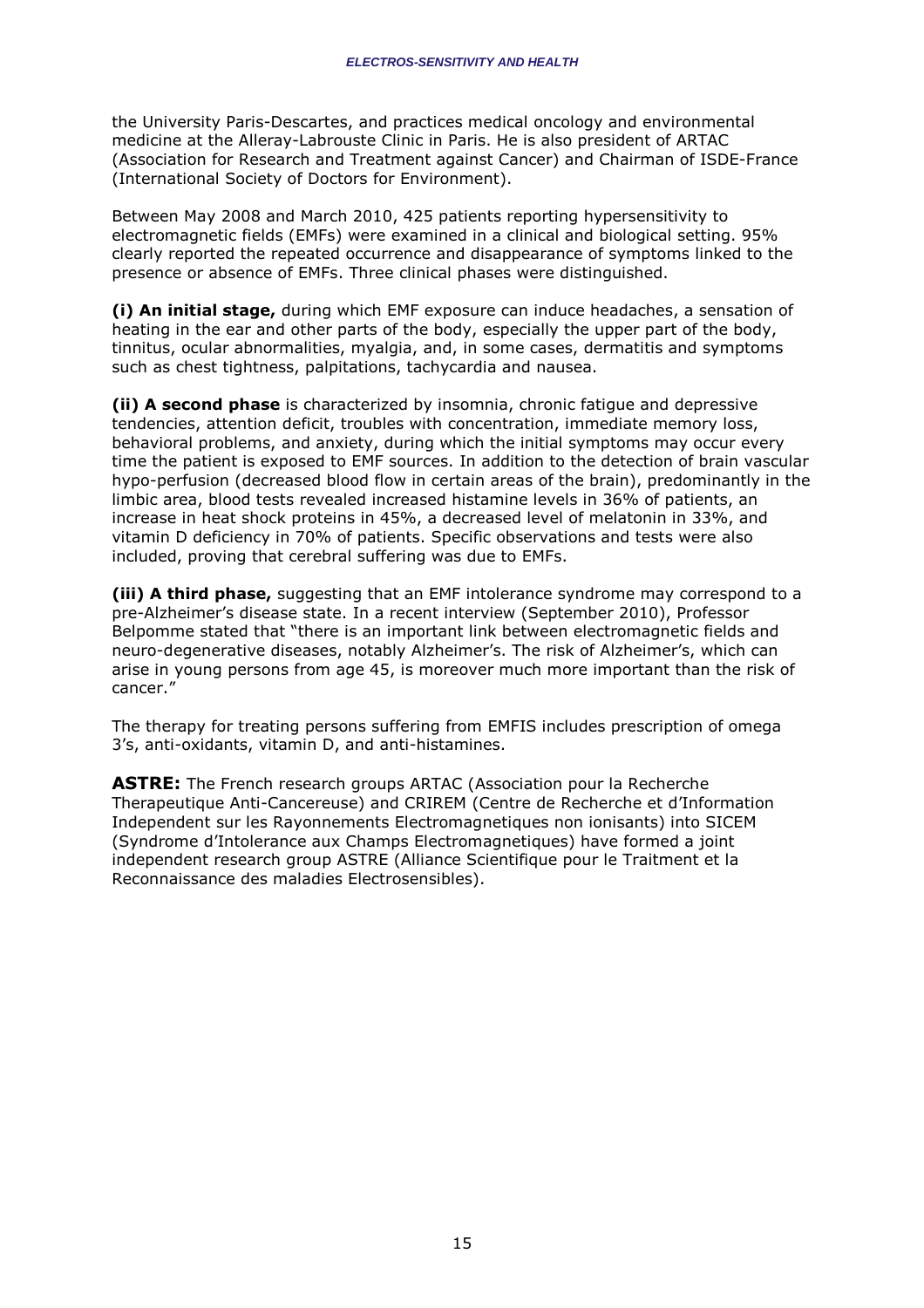# **PROFESSOR BELPOMME – PRACTICAL UPDATE**

(*ES-UK News*, 9.4, December 2011)

*A reader who has visited Prof. Belpomme's clinic in Paris has sent the following comments.* 

"Thanks to wearing the EM protective clothing, I was able to get through the airports and flight much more comfortably and traveling was much more bearable, as was attending the clinic in Paris. I can report a vast improvement in blood flow and oxygen to the brain; however, some biological results are still to come which are more pertinent.

A word of warning is that the levels of EMR around and in the clinic are extremely high. Outside it is 3-5 V/m and inside is up to 2 V/m. There are scores of masts around the clinic, which is located in the 15th arondissement. It is also next to the main railway line. ES people should avoid using the metro as the average reading is above 2 V/m and almost everyone has a mobile on. The reading on the flight averaged 0.5 V/m (max. 3 V/m), with up to 5 V/m at various points in the airport.

Prof. Belpomme will almost certainly send ES patients for scans at the Centre de Radiologie located about 300 metres from the Eiffel tower, where levels have been measured at 10 V/m. The Centre measures up to 2 V/m inside, although I could not measure the voltage at the scanner. In addition they can expect to have extensive biological tests at the Labo XV. The wait at the clinics can be 2-3 hours and that is a long time to spend in high levels of EMR. Anyone suffering badly should take someone with them if possible.

EMR free accommodation is almost impossible to find within a 35 mile radius of the clinic. Ask the telephone helpline if you want safe accommodation outside Paris.

It took me approximately 6 weeks to get back to where I was before the trip but I have improved immensely in the last 12 weeks since commencing the treatment. Patients can expect to pay approximately €750 for the appointment and tests and another €150 for three months prescriptions."

Contact details: Professor Dominique Belpomme, Clinique Alleray-Labrouste, 64, rue Labrouste, 75015 PARIS. Tel:+33 (0)1 45 78 53 53.

www.alleray-labrouste.com.

His clinics are on Monday and Thursday.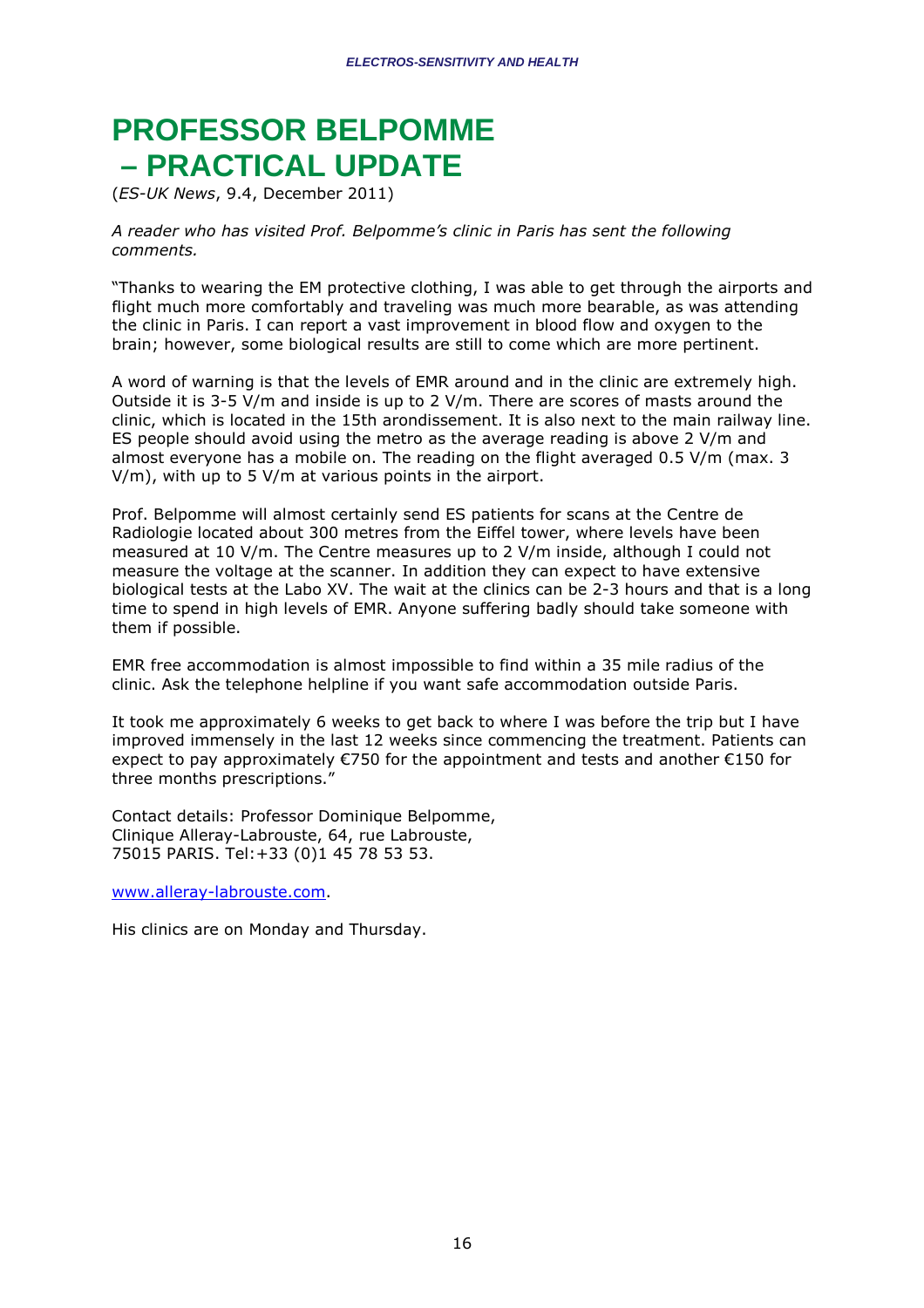# **DR REA ON ELECTROHYPERSENSITIVITY**

(*ES-UK News*, 9.4, December 2011)

*These are some notes from a report called "Electrical hypersensitivity triggers and treatment" posted on Dr Ann Louise's Edge on Health Blog on 18th October by Melody Chan Graves, who recovered from fibromyalgia by eliminating EMFs from her home (see ecodynamicliving.com).* 

Sweden recognizes EHS and gives EHS individuals access to low exposure housing and the right to claim the illness as a disability. At the Institute of Baubiologie and Ecology Conference in September 2011 in Tucson, Dr William Rea, the renowned environmental medicine pioneer with nearly 30 years of experience, said that humans are antennas with different levels of sensitivity. In his 1989 study of 25 patients who reacted to EMFs but not a placebo, 64% had changes in their autonomic nervous system. All responded with 100% accuracy to a second challenge with the same offending frequencies.

Dr Rea has observed a high correlation with sensitivity to metals like zinc, copper, stainless steel, titanium, molybdenum, manganese and magnesium. Metal implants like dental fillings and shoulder joints contribute to ES because they act as antennas. Synergistic effects from different environmental exposures are

common. 80-90% of ES is preceded by multiple chemical sensitivity and pesticide exposure is the initiator in 80% of patients seen. Food and chemical sensitivities show up on 90% of ES patient's breath, blood, hair and urine samples. Chemical exposure from fracking associated with natural gas wells affects occupants inside the fracking zone, as shown by breath analysis.

The four major triggers for ES patients in his clinic are:

- 1. Exposure to pesticides, moulds and mycotoxins.
- 2. Fracking from natural gas drilling.
- 3. Formaldehyde.
- 4. Technology such as occupational exposure to high levels of EMFs.

His treatment of ES involves four principles:

- 1. Live away from electrical and pesticidal areas.
- 2. Live in areas as free as possible from Wi-Fi, TV signals, mobile phone masts etc.

3. Live where grounding is possible. Avoid underground wires, cables, metal pipes. ES patients should be grounded.

4. Decrease your toxic load inside your home:

- use wood, ground rods, a raised floor, low-terpene woods;
- shield computers and TV;
- shield wiring and try to keep some walls in each room without wiring;
- place the bed in the middle of the room away from wiring;
- use hardwood or ceramic flooring for chemical reasons;
- use a wooden bed frame of hardwood, not pine or cedar which are high in natural terpenes which can cause reactions;
- use cotton or silk bedding and not commercial wool which may be treated with toxic fire-retardants;
- use a metal-free mattress, such as rawhide springs;
- eat organic foods and rotate your diet to minimize food sensitivities;
- drink spring or filtered water, or distilled water with its lack of minerals.

Dr Rea's clinic uses various treatments, including:

- neurotransmitter supplements:
- magnesium, multivitamin, multimineral and lipid/oil supplements;
- oxygen and hyperbaric therapy;